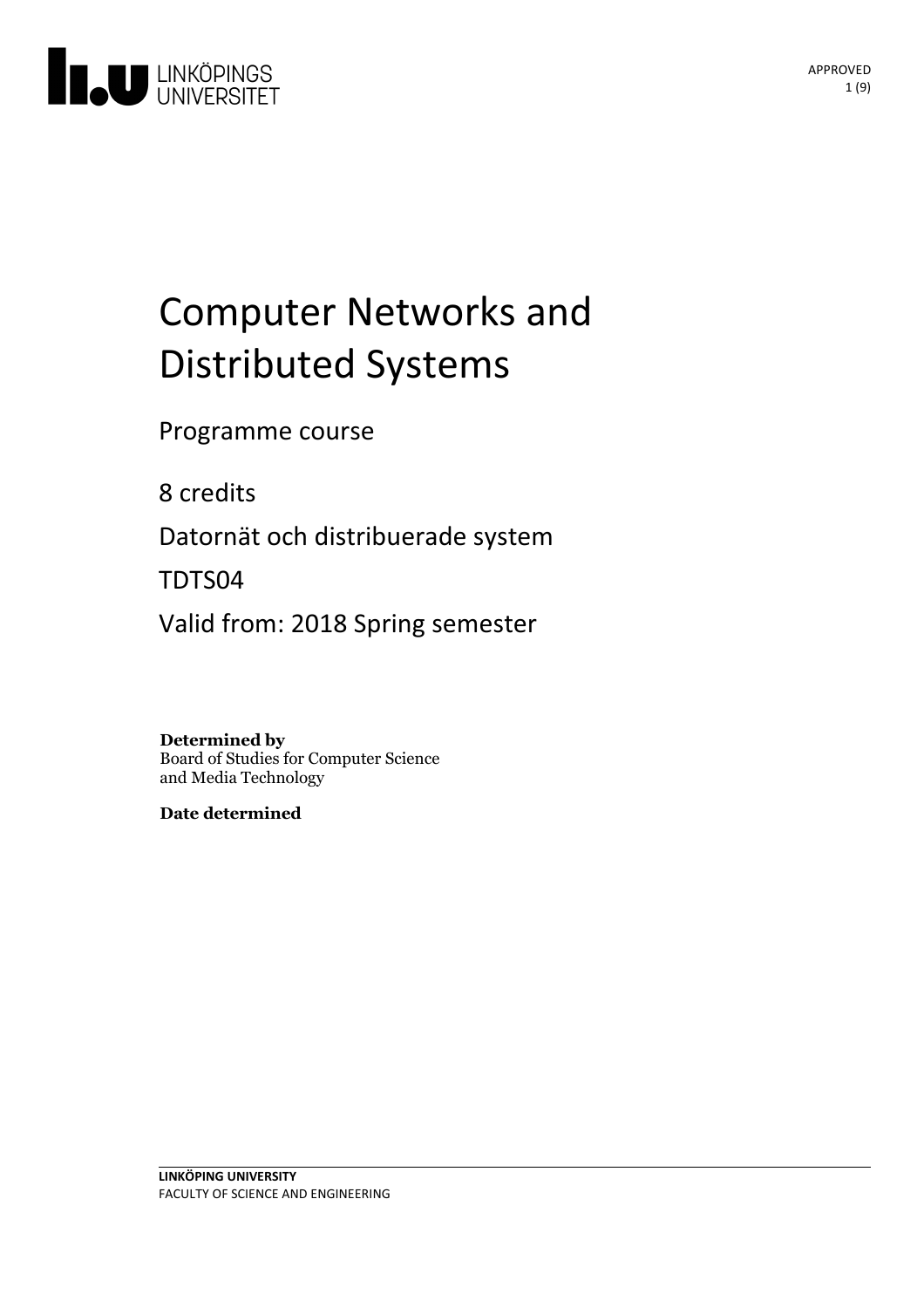# Main field of study

Computer Science and Engineering, Programming

### Course level

First cycle

### Advancement level

 $G<sub>2</sub>X$ 

## Course offered for

- Programming, Bachelor's Programme
- Computer Engineering, B Sc in Engineering
- Industrial Engineering and Management International, M Sc in Engineering
- Industrial Engineering and Management, M Sc in Engineering

## Entry requirements

Note: Admission requirements for non-programme students usually also include admission requirements for the programme and threshold requirements for progression within the programme, or corresponding.

# Prerequisites

Knowledge ofC, C++ or Java are required in order to be able to manage the laborations in the course. The student is also assumed to know how to construct and test programs in a Unix/Solaris environment.

# Intended learning outcomes

Computer networks are playing an increasingly important role in the society. It is predicted that there will be <sup>50</sup> billion devices connected to the Internet by 2020. With an enormous increase in the number of wired and wireless devices connected through the Internet, as well as improved network bandwidth and computer capabilities, we are moving towards a society in which users expect to access anything they want, whenever and wherever they are. To enable this trend and all the emerging services provided over the Internet (e.g., social networks, video streaming, and the Internet of things) it is therefore critical for today's computer science students to have a good understanding for computer networks.<br>TDTS04 is a basic course in computer networks and distributed systems. The

course covers the basics for how a network and its applications operate; what a protocol is; how they work, and what the most important applications of the Internet are. It also covers the fundamentals of distributed systems, and some of the design tradeoffs that these systems commonly must take into consideration. In

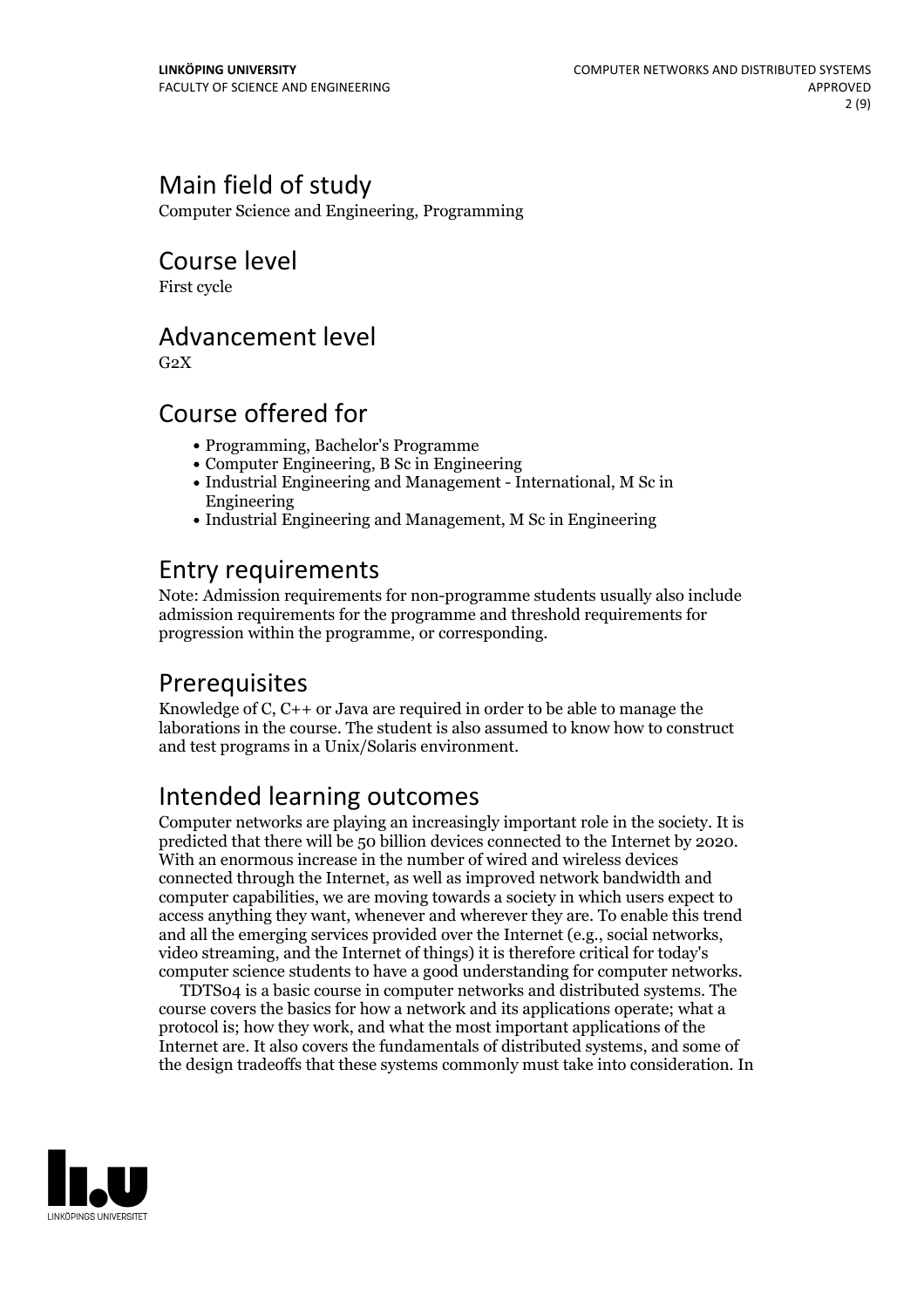the labs you will learn more about the mechanisms in some important and fundamental Internet protocols and some basic programming of distributed systems. The final exam will test your understanding and knowledge of the subject. After the course, you are expected to be able to:

- Explain, describe, and analyze a typical network architecture, including the importance of network layers and encapsulation
- Explain the different basic types of protocols, communication channels, and network types

You should have a deep understanding of the network architecture and the protocols associated with the different layers:

- Describe and analyze the most common application architectures in the Internet, how the most important application-layer protocols work and the service they provide
- Analyze and explain important design considerations at the transport layer, including describing how TCP's flow control and congestion control works, and how reliable data transfer is implemented in TCP
- Motivate and explain how routing and forwarding is implemented on the Internet, including describing how IP addressing and fragmentation works
- Describe and explain different link-layer technologies and how they work

You are also expected to understand how distributed systems can be built ontop of the network architecture. More specifically, you should be able to:

- Define what a distributed system is and its most important goals
- Explain the relationship between architectures, processes and communication
- Exemplify different types of transparency, scaling techniques
- Analyze and explain some of the fundamental differences in different system architectures
- Describe and explain how to achieve synchronization, consistency and replication
- Implement, motivate, and explain the design of various types if distributed system architectures, including object-based distributed systems (e.g., using Java RMI), MapReduce, and Web-based distributed systems (including how a proxy cache works)

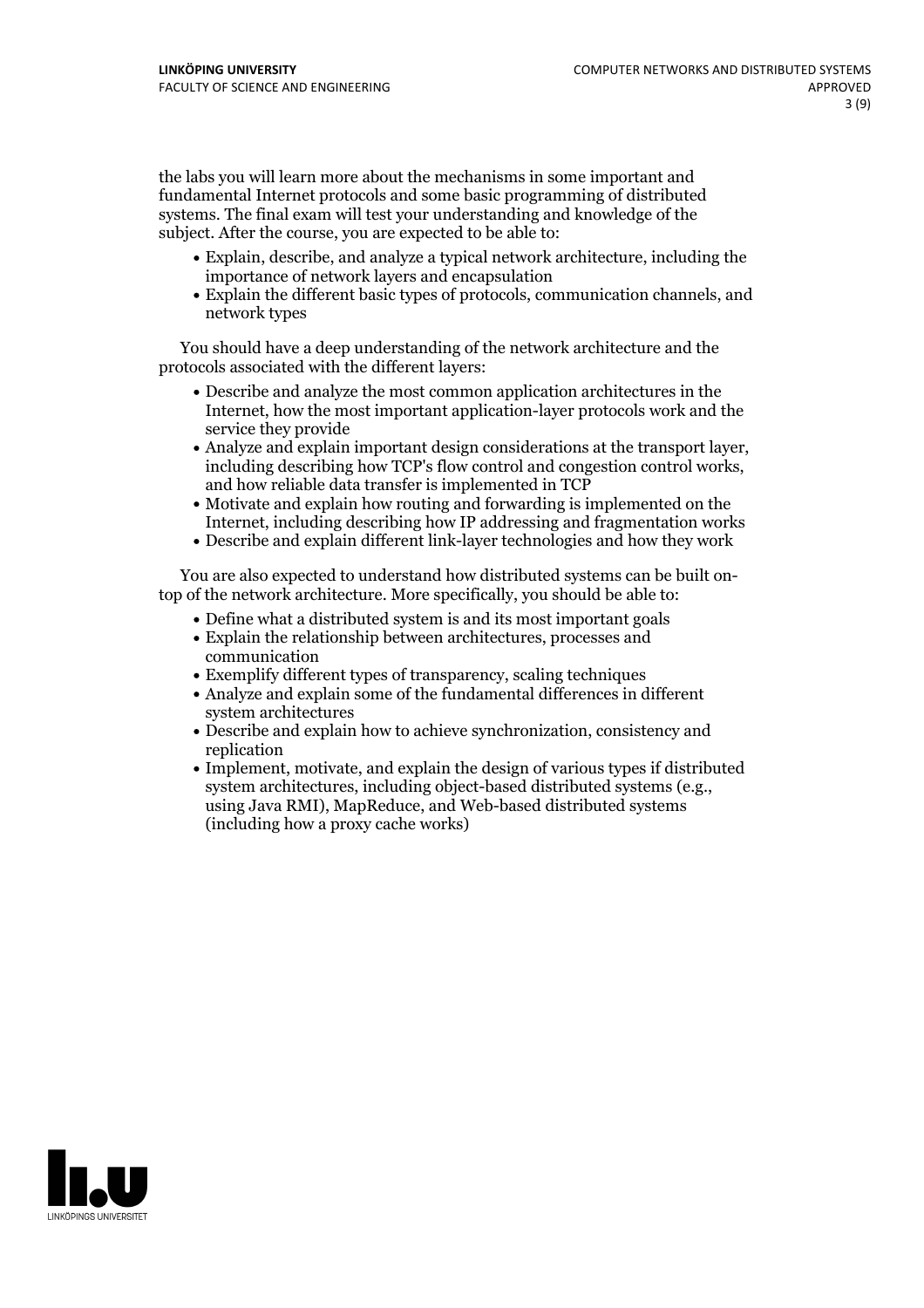### Course content

Basics for distributed systems, definitions, transparency, scaling, architectures, execution techniques for remote procedure calls (rpc and port mapping), and socket-based communication between processes. Pitfalls when implementing distributed systems. Object-based distributed systems (Corba and Java RMI) and web-based distributed systems (HTTP and web services). Communication and process models, naming, synhronization, consistency, caching, replication, and fault tolerance. UTC, NTP. Lamport and vector clocks. Mutual exclusion. Application architectures: client-server (centralized, decentralized/p2p, multitiered) and hybrid, exemplified with HTTP, e-mail, file transfer, DNS, Bittorrent, and Skype. CDN and Akamai. Protocol terminology. Protocol layer concept.<br>Reference models for network architectures. System architectures. areas for computer networks and distributed systems and examples of commercial network services. Network types, their characteristics and components (router, switch, hub, repeater). Protocol mechanisms and channels. Access network techniques. Different types of MAC protocols. The collision domain concept. The sliding window protocol. Error detection. Local area networks (IEEE 802.3). Wireless networks (Bluetooth, WiFi, WiMax). Extending LANs. Internet and standardization. The TCP/IP protocol family. Distance vector and link-state routing. ICMP. ARP. NAT. DHCP. Naming, addressing and routing in the Internet. TCP's retransmission timer, flow control and congestion control. Reliable data delivery in TCP. Three-way handshake. Network performance issues. Internet applications (the domain name system, e-mail, file transfer, the web, and network mangement). IP telephony. P2P networks. The DHT data structure. Internet history. Internet design principles. Lan background. Trends.

# Teaching and working methods

The course consists of lectures and laborations.

### Examination

| TEN <sub>1</sub> | Written examination | 5 credits | U, 3, 4, 5 |
|------------------|---------------------|-----------|------------|
| LAB <sub>1</sub> | Laboratory work     | 3 credits | U.G        |

### Grades

Four-grade scale, LiU, U, 3, 4, 5

# Other information

*Supplementary courses:* Advanced Networking; System installation.

#### Department

Institutionen för datavetenskap

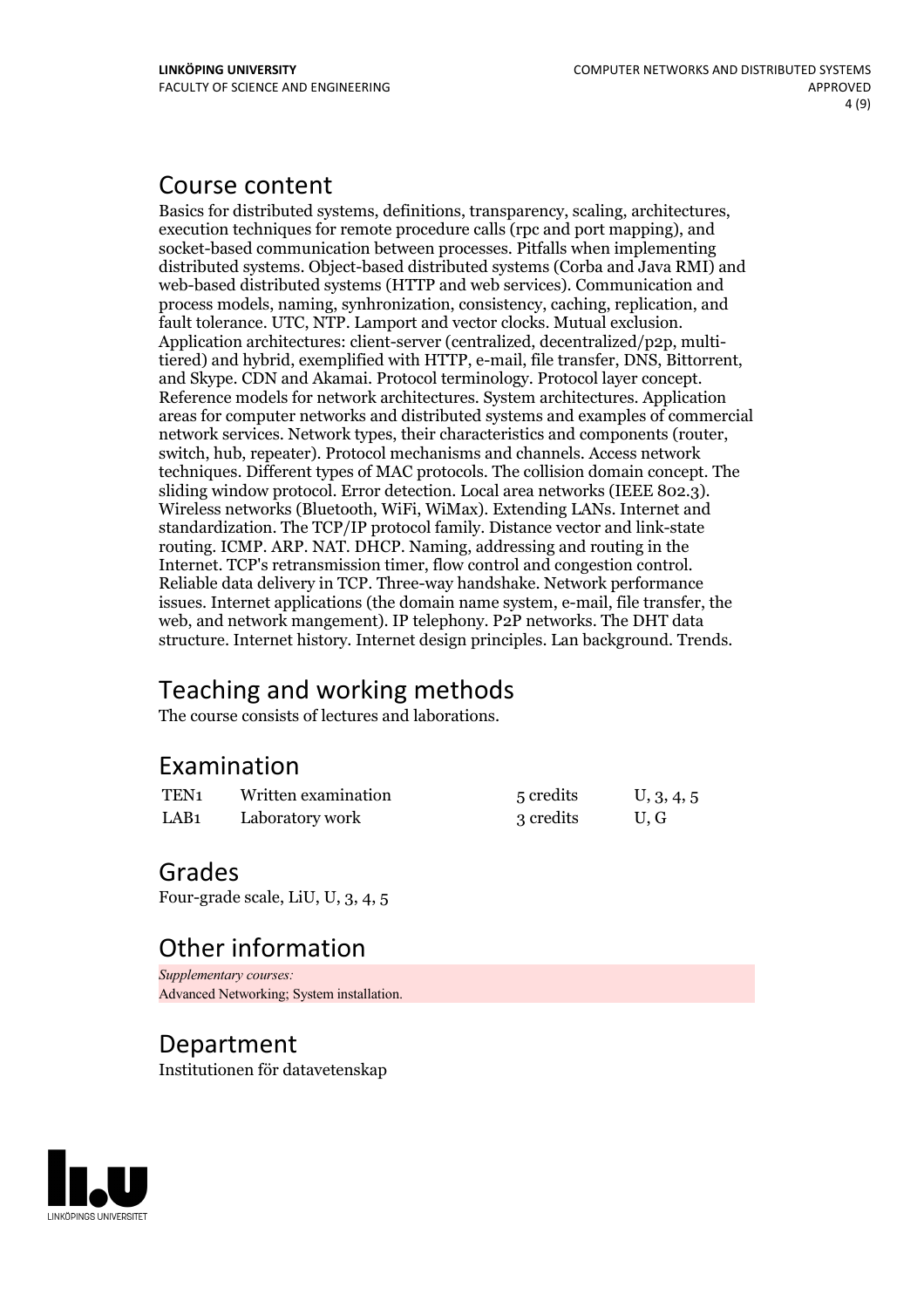# Director of Studies or equivalent

Patrick Lambrix

### Examiner

Andrei Gurtov

## Course website and other links

<http://www.ida.liu.se/~TDTS04/>

### Education components

Preliminary scheduled hours: 54 h Recommended self-study hours: 159 h

### Course literature

Huvudbok: Kurose, J. F. & Ross, K. W. (2017), Computer networking: a top-down approach. Seventh Edition. Pearson.

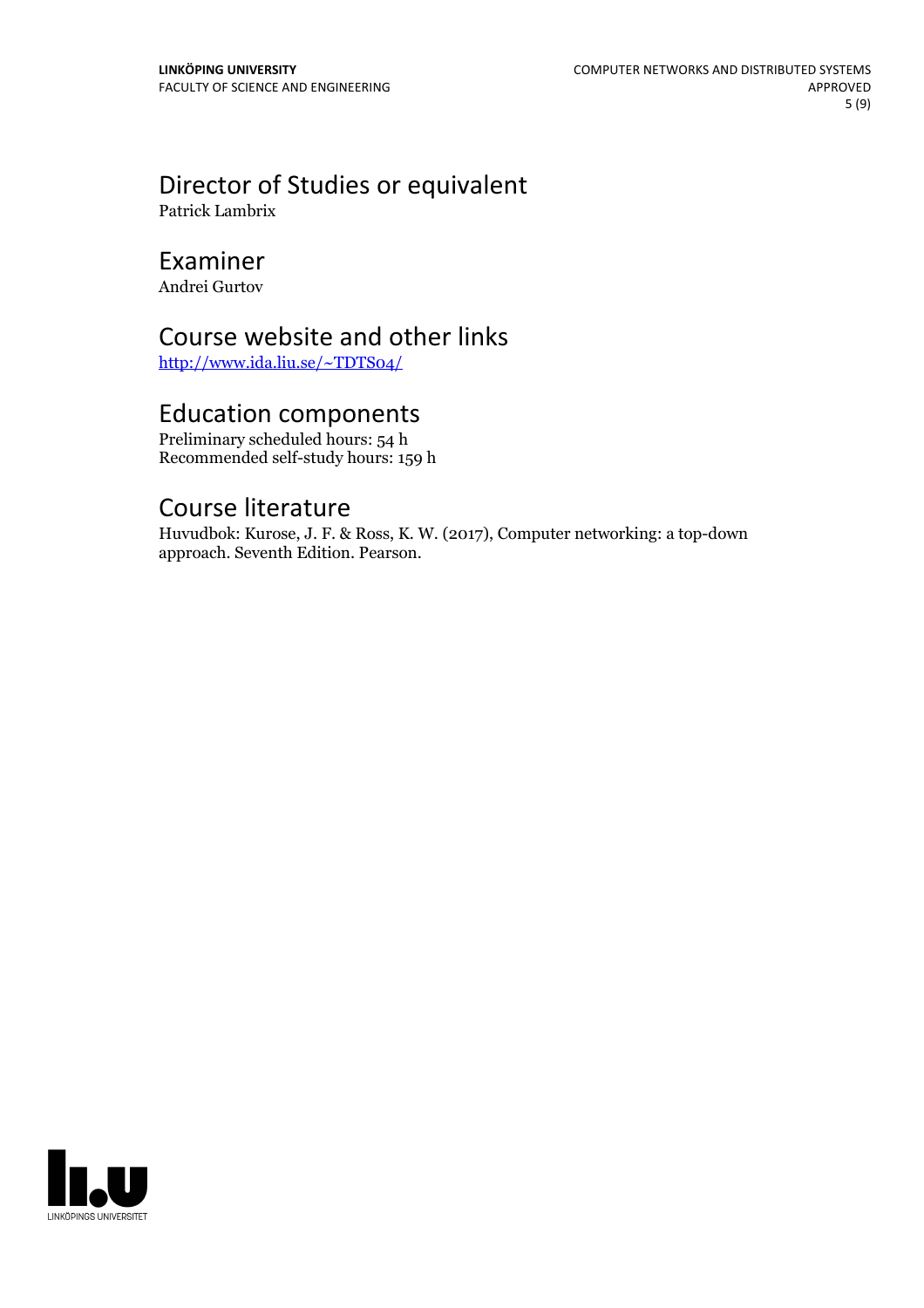# **Common rules**

#### **Course syllabus**

A syllabus has been established for each course. The syllabus specifies the aim and contents of the course, and the prior knowledge that a student must have in order to be able to benefit from the course.

#### **Timetabling**

Courses are timetabled after a decision has been made for this course concerning its assignment to a timetable module. A central timetable is not drawn up for courses with fewer than five participants. Most project courses do not have a central timetable.

#### **Interrupting a course**

The vice-chancellor's decision concerning regulations for registration, deregistration and reporting results (Dnr LiU-2015-01241) states that interruptions in study are to be recorded in Ladok. Thus, all students who do not participate in a course for which they have registered must record the interruption, such that the registration on the course can be removed. Deregistration from <sup>a</sup> course is carried outusing <sup>a</sup> web-based form: www.lith.liu.se/for-studenter/kurskomplettering?l=sv.

#### **Cancelled courses**

Courses with few participants (fewer than 10) may be cancelled or organised in a manner that differs from that stated in the course syllabus. The board of studies is to deliberate and decide whether a course is to be cancelled orchanged from the course syllabus.

#### **Regulations relatingto examinations and examiners**

Details are given in a decision in the university's rule book: http://styrdokument.liu.se/Regelsamling/VisaBeslut/622678.

#### **Forms of examination**

#### **Examination**

Written and oral examinations are held at least three times a year: once immediately after the end of the course, once in August, and once (usually) in one of the re-examination periods. Examinations held at other times are to follow a decision of the board of studies.

Principles for examination scheduling for courses that follow the study periods:

courses given in VT1 are examined for the first time in March, with re-

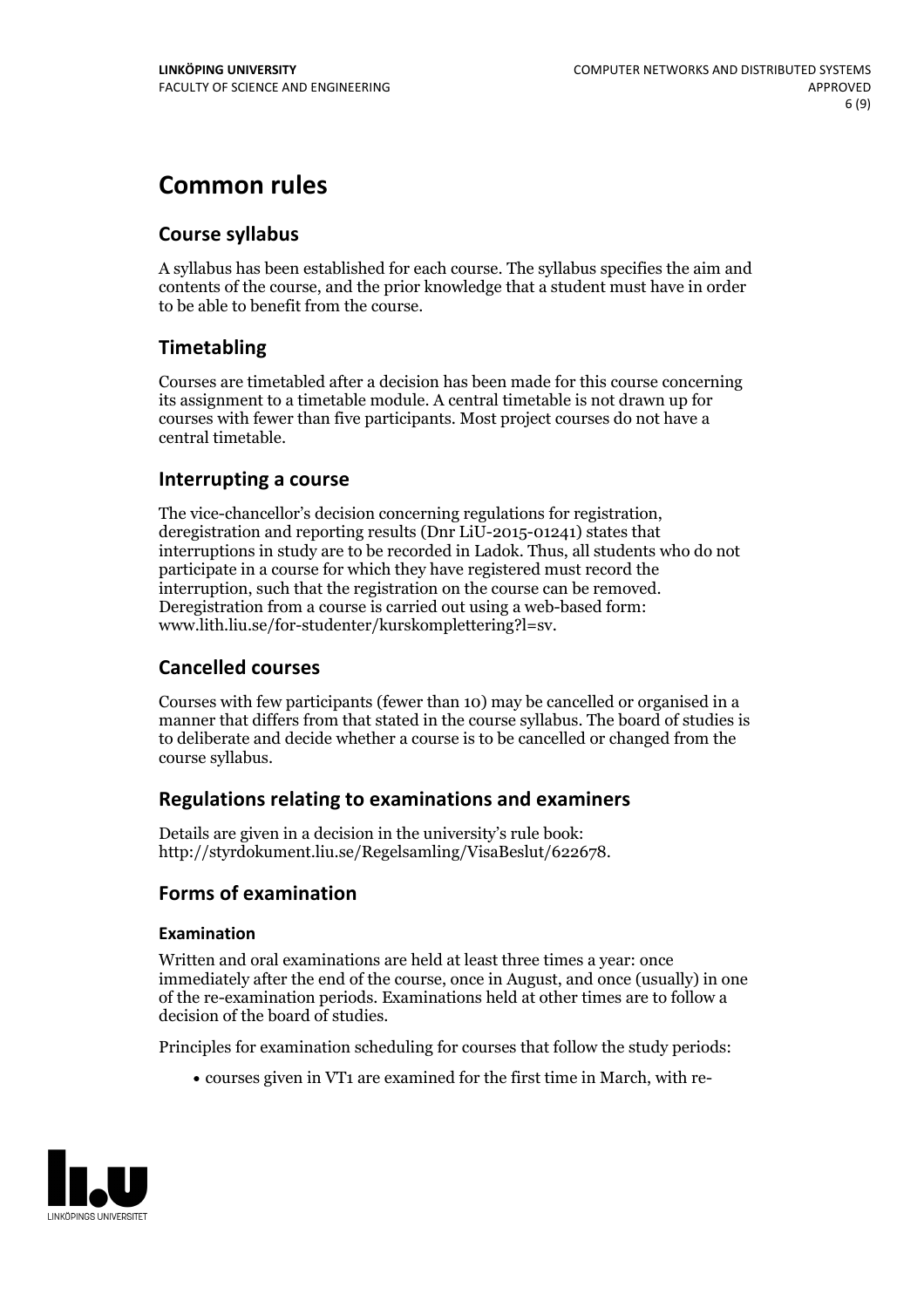examination in June and August

- courses given in VT2 are examined for the first time in May, with re-examination in August and October
- courses given in HT1 are examined for the first time in October, with re-examination in January and August
- courses given in HT2 are examined for the first time in January, with re-examination at Easter and in August.

The examination schedule is based on the structure of timetable modules, but there may be deviations from this, mainly in the case of courses that are studied and examined for several programmes and in lower grades (i.e. 1 and 2).

- Examinations for courses that the board of studies has decided are to be held in alternate years are held only three times during the year in which
- the course is given.<br>• Examinations for courses that are cancelled or rescheduled such that they are not given in one or several years are held three times during the year that immediately follows the course, with examination scheduling that corresponds to the scheduling that was in force before the course was cancelled or rescheduled.<br>• If teaching is no longer given for a course, three examination occurrences
- are held during the immediately subsequent year, while examinations are at the same time held for any replacement course that is given, or alternatively in association with other re-examination opportunities. Furthermore, an examination is held on one further occasion during the next subsequent year, unless the board of studies determines otherwise.<br>• If a course is given during several periods of the year (for programmes, or
- on different occasions for different programmes) the board orboards of studies determine together the scheduling and frequency of re-examination occasions.

#### **Registration for examination**

In order to take an examination, a student must register in advance at the Student Portal during the registration period, which opens 30 days before the date of the examination and closes 10 days before it. Candidates are informed of the location of the examination by email, four days in advance. Students who have not registered for an examination run the risk of being refused admittance to the examination, if space is not available.

Symbols used in the examination registration system:

- \*\* denotes that the examination is being given for the penultimate time.
- \* denotes that the examination is being given for the last time.

#### **Code of conduct for students during examinations**

Details are given in a decision in the university's rule book: http://styrdokument.liu.se/Regelsamling/VisaBeslut/622682.

#### **Retakes for higher grade**

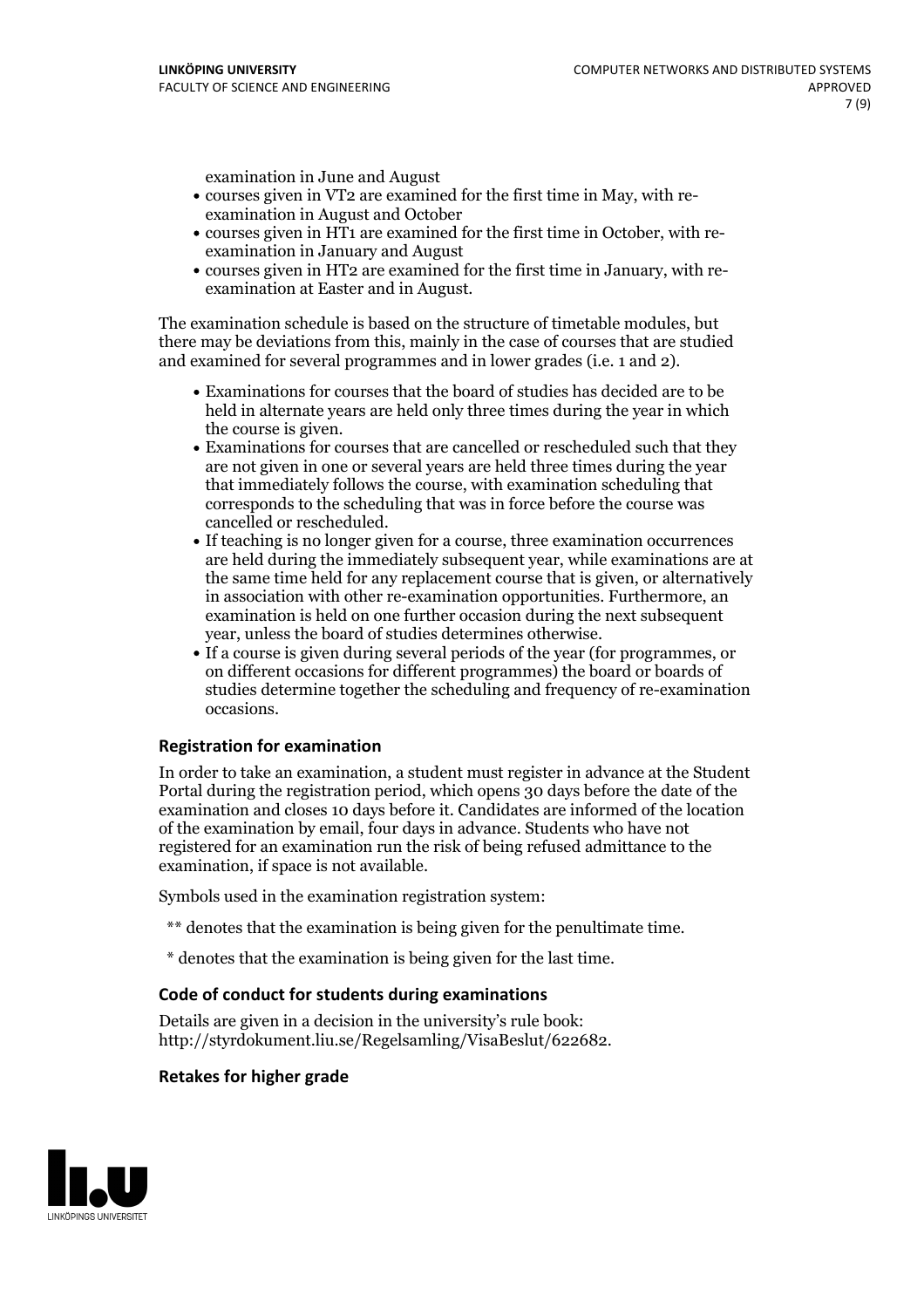Students at the Institute of Technology at LiU have the right to retake written examinations and computer-based examinations in an attempt to achieve a higher grade. This is valid for all examination components with code "TEN" and "DAT". The same right may not be exercised for other examination components, unless otherwise specified in the course syllabus.

#### **Retakes of other forms of examination**

Regulations concerning retakes of other forms of examination than written examinations and computer-based examinations are given in the LiU regulations for examinations and examiners, http://styrdokument.liu.se/Regelsamling/VisaBeslut/622678.

#### **Plagiarism**

For examinations that involve the writing of reports, in cases in which it can be assumed that the student has had access to other sources (such as during project work, writing essays, etc.), the material submitted must be prepared in accordance with principles for acceptable practice when referring to sources (references or quotations for which the source is specified) when the text, images, ideas, data, etc. of other people are used. It is also to be made clear whether the author has reused his or her own text, images, ideas, data, etc. from previous examinations.

A failure to specify such sources may be regarded as attempted deception during examination.

#### **Attempts to cheat**

In the event of <sup>a</sup> suspected attempt by <sup>a</sup> student to cheat during an examination, or when study performance is to be assessed as specified in Chapter <sup>10</sup> of the Higher Education Ordinance, the examiner is to report this to the disciplinary board of the university. Possible consequences for the student are suspension from study and a formal warning. More information is available at https://www.student.liu.se/studenttjanster/lagar-regler-rattigheter?l=sv.

#### **Grades**

The grades that are preferably to be used are Fail (U), Pass (3), Pass not without distinction  $(4)$  and Pass with distinction  $(5)$ . Courses under the auspices of the faculty board of the Faculty of Science and Engineering (Institute of Technology) are to be given special attention in this regard.

- 1. Grades U, 3, 4, 5 are to be awarded for courses that have written
- examinations. 2. Grades Fail (U) and Pass (G) may be awarded for courses with <sup>a</sup> large degree of practical components such as laboratory work, project work and group work.

#### **Examination components**

- 
- 1. Grades U, 3, 4, <sup>5</sup> are to be awarded for written examinations (TEN). 2. Grades Fail (U) and Pass (G) are to be used for undergraduate projects and other independent work.